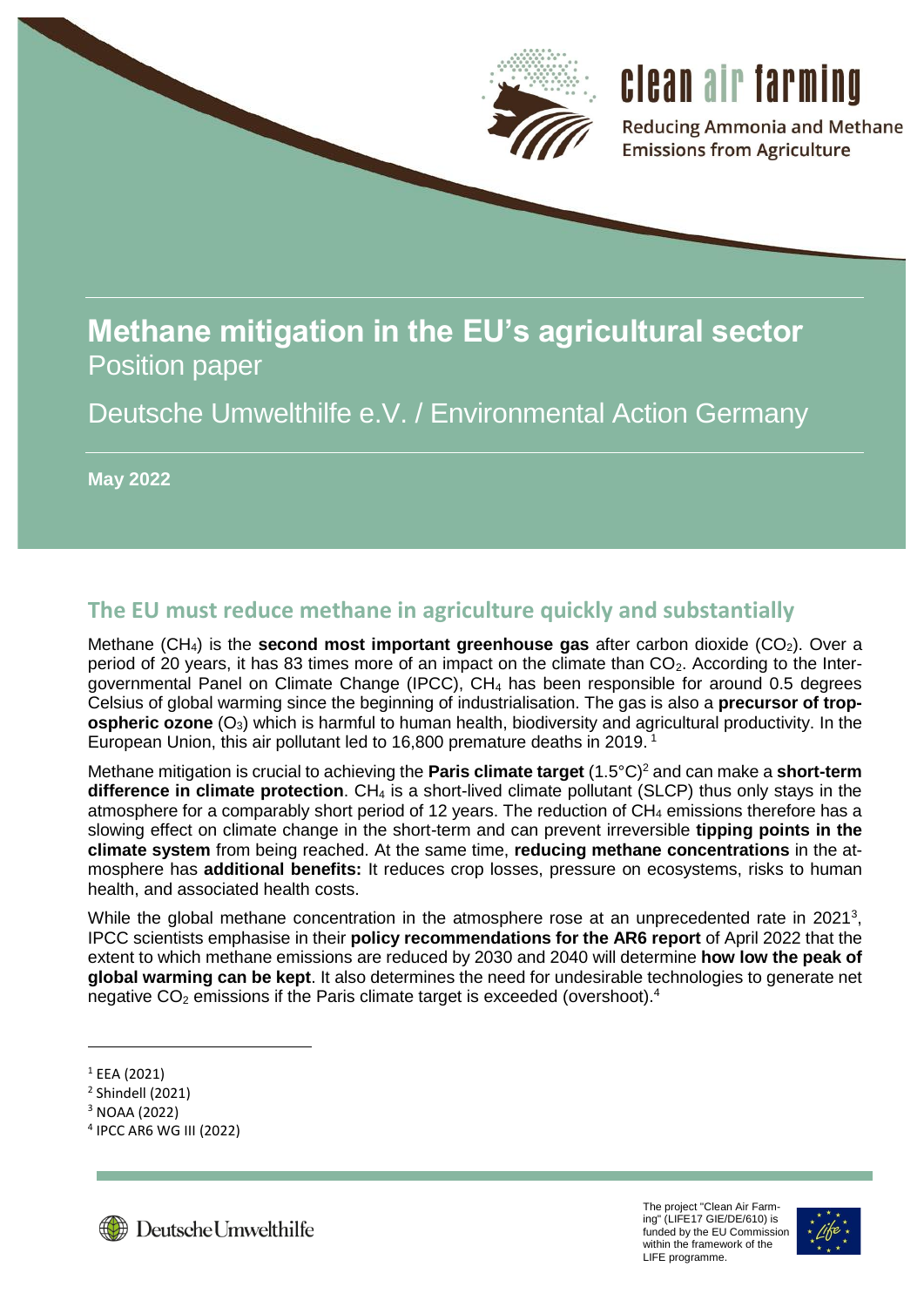<span id="page-1-0"></span>According to the **Global Methane Assessment** (GMA) of the United Nations Environment Programme (UNEP)<sup>5</sup> , staying below 1.5°C would require a **45% reduction in global methane emissions** across all sectors by 2030. This would avoid 0.3°C of global warming by 2040.

With the launch of the **Global Methane Pledge**, initiated by the European Union (EU) and the USA, more than 110 countries have committed themselves to reducing global methane emissions by at least 30% by 2030. The EU must now take the lead in reducing methane emissions and implement the commitment from the Global Methane Pledge. This is a first step and must be seen as a starting point, as it will be necessary for countries to increase their ambition to a 45% reduction in order to protect our climate[.](#page-1-0) 5

In the EU, the **biggest share of anthropogenic methane emissions** derives from **agriculture** (55%)[.](#page-0-0)<sup>1</sup> Livestock farming, in particular cattle and dairy production, is responsible for the bulk of agricultural methane emissions: 80% comes from enteric fermentation in ruminants, 18% from manure management, and 1% from rice cultivation.<sup>6</sup> Hence, methane mitigation in agriculture is a crucial element of the EU's contribution to climate protection and compliance with the Methane pledge.

Almost 60% of agricultural non-CO<sub>2</sub> emissions (about 90% of which is methane) derives from farms with more than 100 livestock units (LSU).<sup>7</sup> Consequently, targeting 'super-emitters' holds great potential for methane reduction. Furthermore, mitigation measures in the agricultural sector must **always consider animal welfare and strive to create synergies** with other environmental goals such as combating ammonia (NH<sub>3</sub>) or nitrate pollution.

### **Measures are available to reduce methane emissions in agriculture**

In global agriculture until 2030, a maximum reduction of cumulative methane emissions of around 20% compared to the baseline can be achieved by implementing technical measures.<sup>8</sup> The measures available include:

- <span id="page-1-1"></span> **Breeding.** Selective breeding can promote races with a naturally smaller methane output. Dualpurpose breeds can reduce methane emissions while improving animal welfare. Using more robust and long-lived breeds with diverse traits can complement this strategy.
- **Herd management.** Extending the productive life of dairy cows reduces relative methane emissions per product unit.
- **Feeding strategies.** Optimised feeding by improved feed conversation ratios of animals or using different feeds can reduce methane emissions. This includes also influencing microbial action through feed additives. However, we only recommend their use within a narrowly defined framework as some products display negative side effects and long-term reduction potential is unknown. There is evidence that despite the regular administration of a feed additive, the effect wears off over time due to the adaptive capacity of the microbiome of ruminant stomachs.<sup>9</sup> Further research is necessary to verify the potential.
- **Manure management.** Planning the manure management from stable to field, including the introduction of measures such as the airtight storage of fresh manure and digestate as well as continuous manure removal systems in stables and efficient manure application techniques on fields has advantages for emission reduction.
- **Biogas plants.** Biogas plants can catch emissions and produce biogas through fermentation, which can be converted into useable energy. Increasing the proportion of manure in the substrate for biogas plants brings benefits for biogas production. In small-scale farming it is advisable to operate biogas plants collectively, e.g. through farmers' associations. In any case, the treatment

1



<sup>5</sup> UNEP Global Methane Assessment (2021)

<sup>6</sup> EEA greenhouse gases – data viewer (accessed May 2022)

<sup>7</sup> IIASA-GAINS model (2021)

<sup>8</sup> Stevanovic et al (2017)

<sup>&</sup>lt;sup>9</sup> Schilde et al (2021)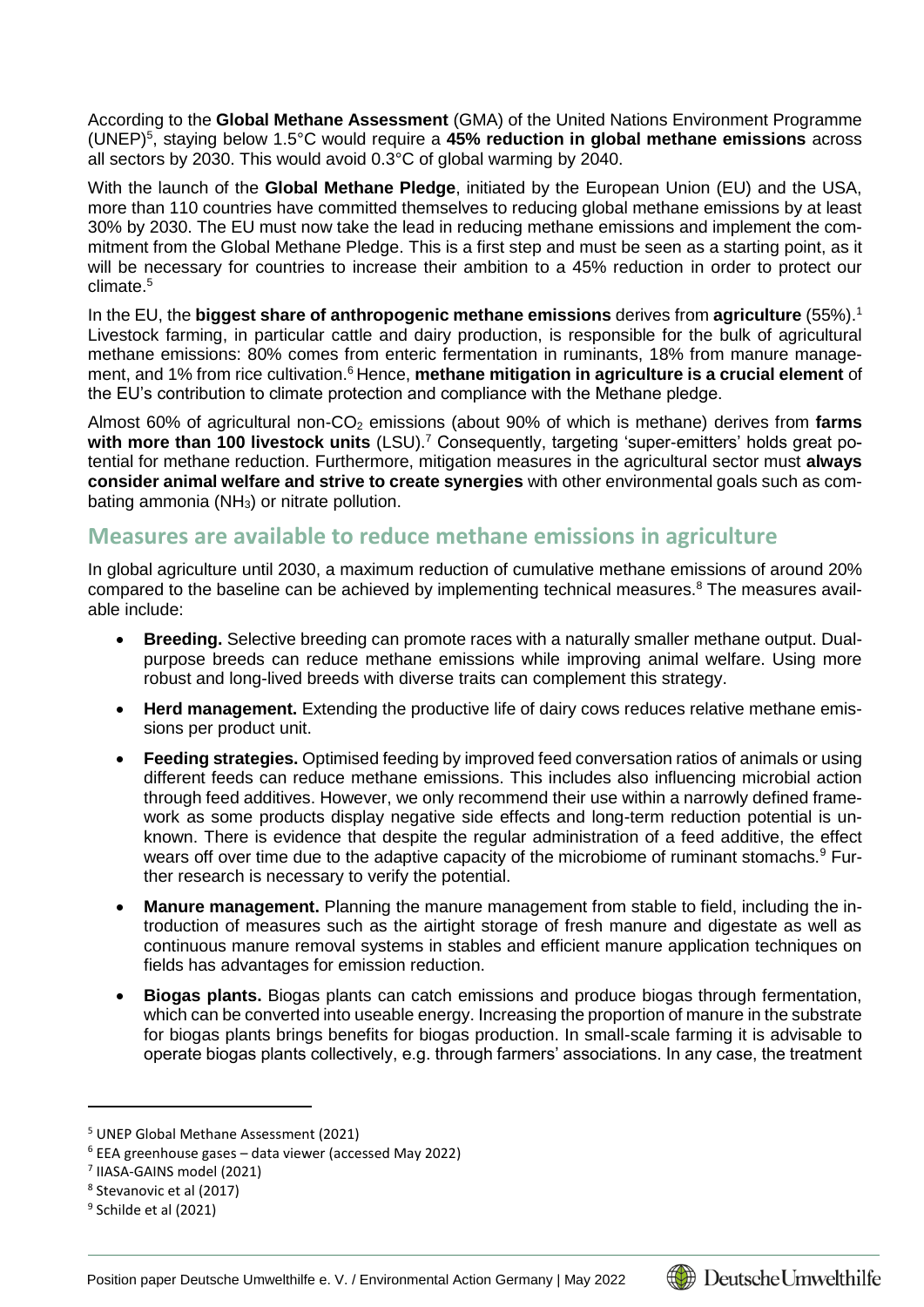of manure in biogas plants must not become an incentive for the continuation and expansion of intensive livestock farming.

These measures should be implemented and **become the standard in European agriculture**. However, since their methane mitigation potential is limited further reduction must be achieved by **reducing the production and thus the consumption** of meat and dairy products.

Compared to intensive production, **pasture farming has various advantages**, including emission-reducing effects. NH<sub>3</sub> and CH<sub>4</sub> emissions from manure are lower in grazing systems compared to stables. This is due to the fact that less material needs to be collected in manure stores. Pasture farming has additional benefits for example for animal welfare, animal health and biodiversity.

Shifting to grazing systems must go along with a **reduction in livestock numbers.** This measure is the **most effective way to reduce methane emissions in agriculture**. For any type of farming, animal numbers must be linked to available farmland. This will also relieve animal hotspots and have a positive effect on ammonia pollution. A **sustainable target is two livestock units (LSU) per hectare** (1.4 LSU/ha in environmentally sensitive areas).

Almost 60% of the land in German agriculture is used for growing animal fodder<sup>10</sup>, which is similar to the situation in EU agriculture<sup>11</sup>. Reduced numbers of animals can also take pressure off arable land and provide more land for food production. This can **contribute to food security**.

**Economic instruments can drive this change** in the livestock sector. In particular, they should target farms that have a disproportionate ratio between the number of animals and the available farmland or cause disproportionate amounts of methane emissions. For instance, this can be achieved by making **farmers paying a fee from a threshold of animal numbers in relation to their available land**, while channelling back revenues to the producers, which they can invest in environmental measures. In general, especially small and medium-sized farmers with sustainable livestock to farmland rations should be economically supported rather than burdened.<sup>12</sup>

Reducing production must be accompanied by a **decrease in consumption and food waste** within the EU. A European diet with less meat has also benefits for the health of citizens and reduces health care costs. **Labelling of animal husbandry systems** on products and the reduction of meat products from lower husbandry levels is a first step. Germany is already planning to implement this measure. However, it must be introduced at EU level to prevent distortions of competition.

Changing consumption behaviour can be achieved by **increasing the prices of meat and dairy products**, e.g. by raising taxes or abolishing subsidies. As an additional incentive, taxes on plant-based products can be reduced. In this context, it is necessary to make the reasons for price shifts **transparent for consumers** in order to increase acceptance. DUH considers a contribution from all market participants in the value chain to be appropriate.

Furthermore, too much **food waste continues to be produced** in Europe. This is particularly problematic for methane-intensive foods such as beef and dairy products, as not only are resources wasted on production, but a lot of **methane is also emitted unnecessarily**. In German households alone, an amount of meat that equals 230.000 cows is thrown away every year.<sup>13</sup>

Reducing global consumption and waste of animal products by 50% can lead to a decrease in cumula-tive methane emissions of around 20% compared to the baseline until 2030[.](#page-1-1) $8$ 

#### **How the EU must shape policies to tackle agricultural methane emissions**

To date, there is no binding national or international agreement to reduce agricultural methane emissions. The Global Methane Pledge constitutes an important signal and starting point and must be transposed into binding European legislation. The **EU methane regulation,** which will be adopted in 2022, is a first step towards methane reduction in the energy sector. Unfortunately, it does not set methane

1



<sup>10</sup> Destatis (2019)

<sup>11</sup> Greenpeace (2021)

<sup>12</sup> Environmental Action Germany (DUH) (2021)

<sup>13</sup> Heinrich-Böll-Stiftung (2014)